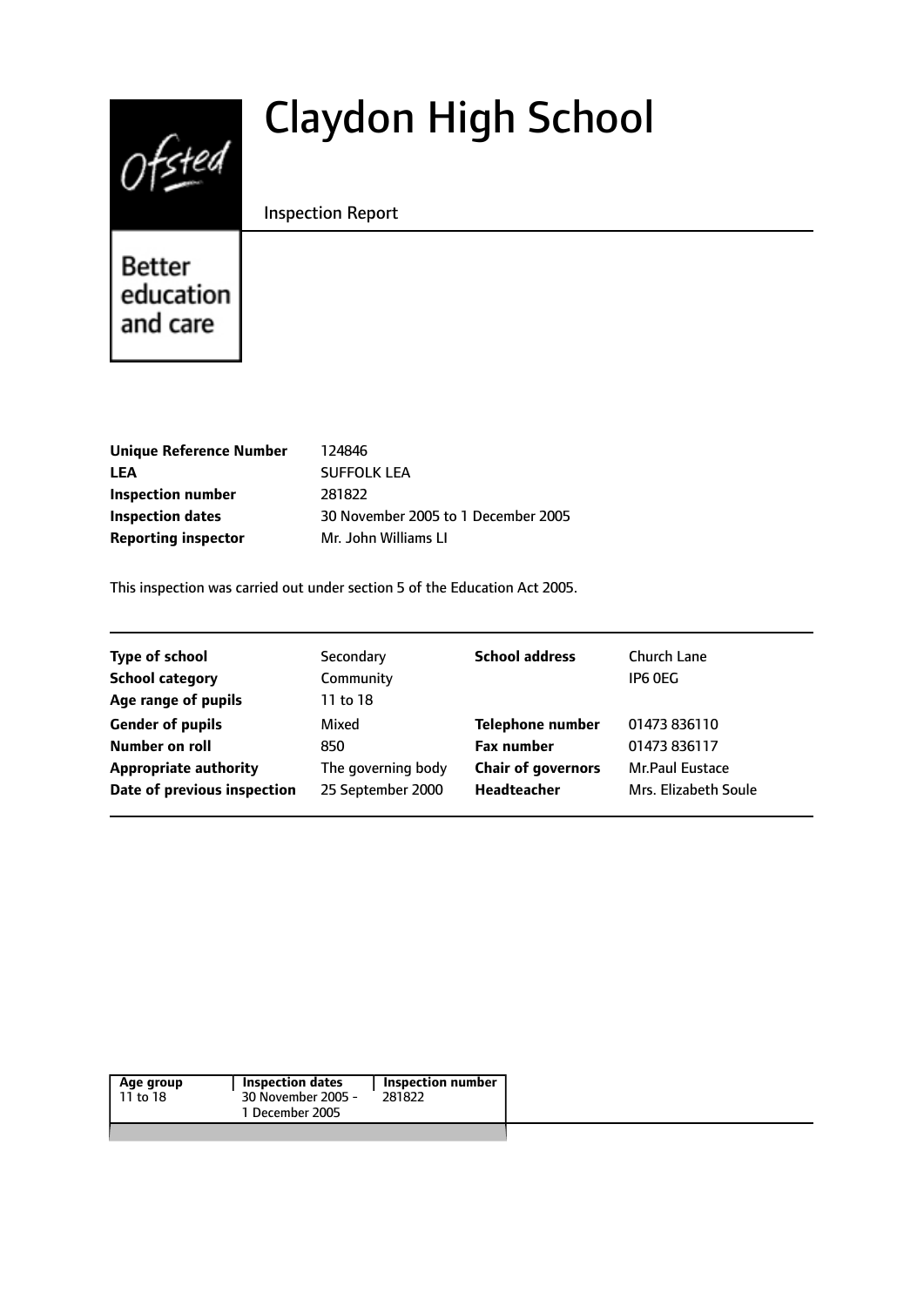© Crown copyright 2006

#### Website: www.ofsted.gov.uk

This document may be reproduced in whole or in part for non-commercial educational purposes, provided that the information quoted is reproduced without adaptation and the source and date of publication are stated.

Further copies of this report are obtainable from the school. Under the Education Act 2005, the school must provide a copy of this report free of charge to certain categories of people. A charge not exceeding the full cost of reproduction may be made for any other copies supplied.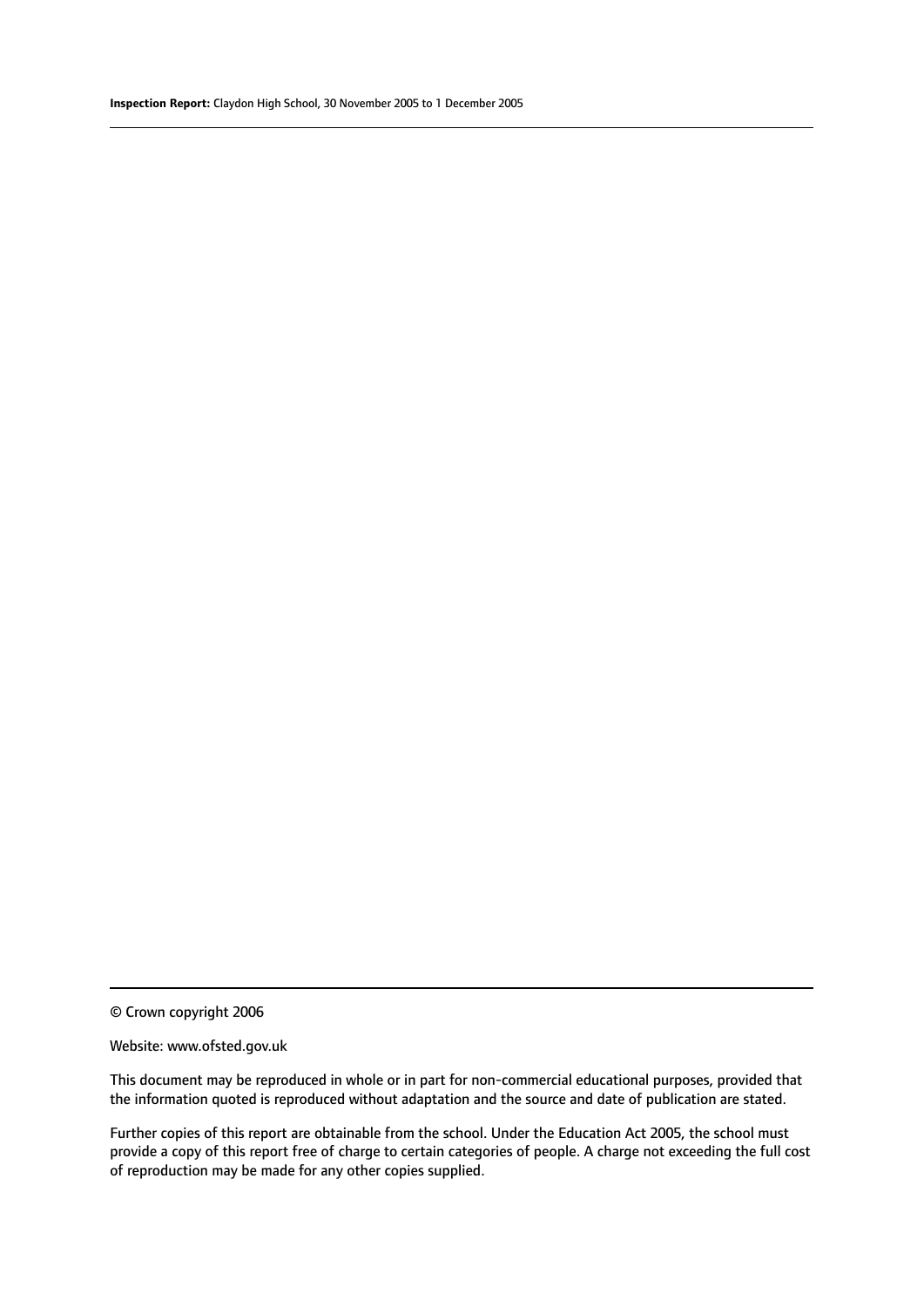## **Introduction**

The inspection was carried out by one of Her Majesty's Inspectors and three Additional Inspectors.

### **Description of the school**

Claydon High School serves a mainly rural community in Suffolk. It has an increasing proportion of students from the urban outskirts of Ipswich. There are 850 students on roll, of which some 200 are in a sixth form that is shared with another secondary school, Thurleston. The 11-16 part of the school is small by national averages. Nearly all students speak English as a first language. Below average numbers have free school meals or have a statement of special educational needs. The school has good facilities, for example, lifts, to provide access for children with disabilities. The attainment of the cohort of students coming from primary schools is broadly in line with or a little above that found nationally; it fluctuates on a yearly basis. The school is a specialist humanities college.

#### **Key for inspection grades**

| Outstanding  |
|--------------|
| Good         |
| Satisfactory |
| Inadequate   |
|              |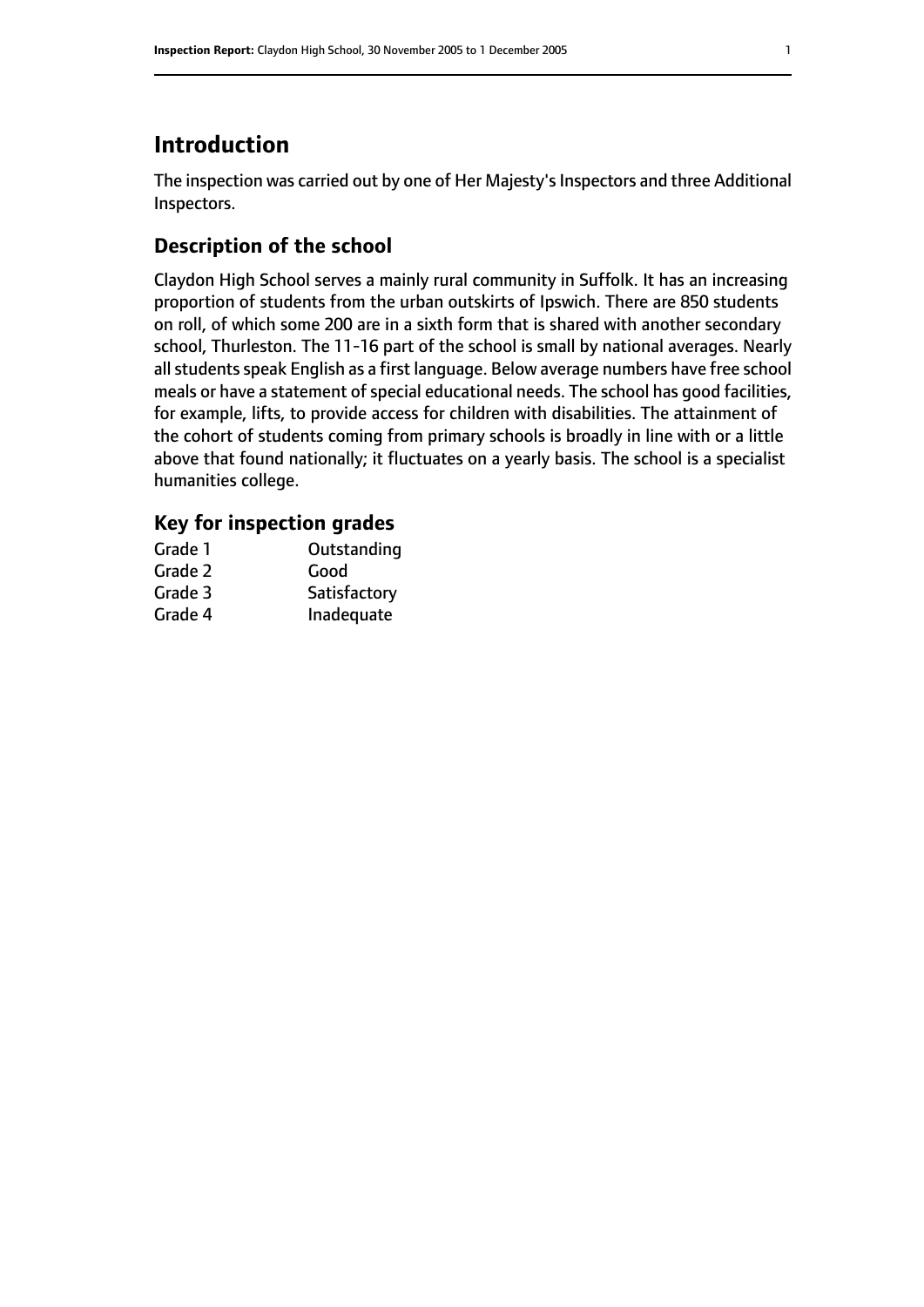## **Overall effectiveness of the school**

#### **Grade: 2**

Claydon High School provides good value for money. Apart from mathematics, standards have risen since the last inspection. Different groups of students all make good progress with their learning; below average ability students do particularly well in their GCSEs. A strength of the school is the care, support and guidance offered to students and the attention paid to their personal development. The school's inclusion policy is being implemented successfully. Much of the teaching is good. In the vast majority of lessons students take a keen interest in their learning, often questioning teachers well so as to be sure everyone understands. Students' behaviour is normally good and the vast majority enjoy coming to school. However, a minority occasionally disrupts lessons in mathematics and science, and parents are concerned about this. Teachers need to consistently apply the school's behaviour management policy. The focus on adopting a healthy lifestyle is now established and students are prepared very well for their future economic well-being. As yet the school has been slow to take account of students' views. The school council, for example, does not meet regularly and does not address important issues. The school is led well by an experienced headteacher, leadership group and capable heads of department. Recruitment to some subjects such as mathematics is a problem and this has impacted on the quality of teaching. Management knows where any pockets of weakness lie and efforts continue to eradicate these. Parents and carers are encouraged to take an interest in their children's learning and the majority of them are positive about what the school does for their child whilst recognising the weaknesses. There are good links with external agencies and the local community to support students and their families. The school knows exactly where its strengths and areas for development lie. It demonstrates that it has the capacity for further improvement.

#### **Effectiveness and efficiency of the sixth form**

#### **Grade: 3**

The inspectors agree with the school's judgement that the sixth form provision is satisfactory. It is jointly managed by two schools, offering an integrated programme. The breadth of the curriculum does not yet fully meet the needs of the changing student population, but the school has identified this as an area to be developed and is making progress. Students enjoy their studies and appreciate the informal and supportive ethos of the sixth form. Good teaching supports good learning, with clear guidance given on study skills. A variety of opportunities are provided for students to take responsibility for their own personal development.

#### **What the school should do to improve further**

- Take note of the voice of the student in the school. - Consistently apply behaviour management policies and reduce the number of exclusions. - Widen the curriculum provision for 14-19 year olds.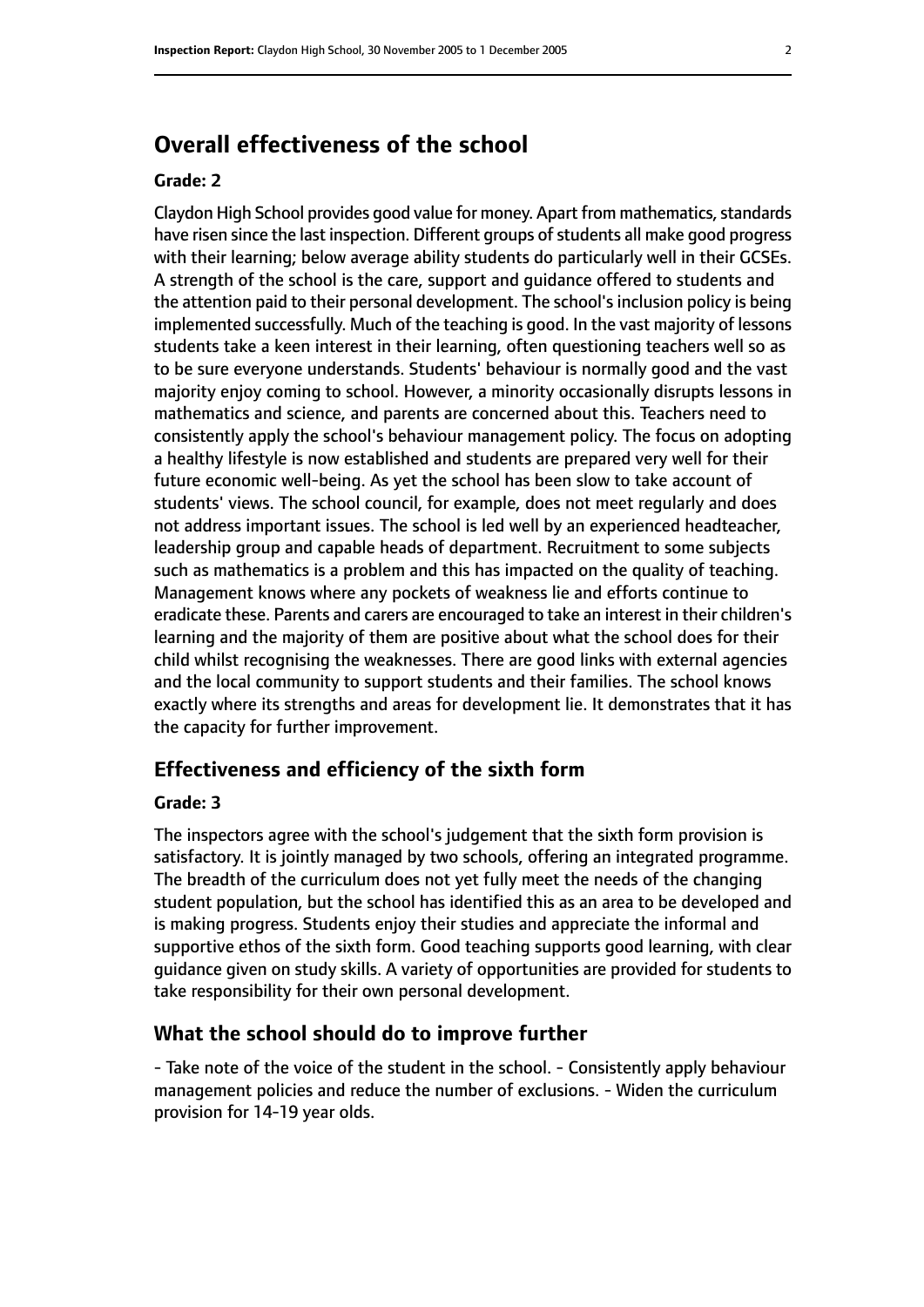## **Achievement and standards**

#### **Grade: 2**

#### **Grade for sixth form: 3**

Year 7 students' attainment is in line with or a little above national averages when they begin; this fluctuates year on year. They make very good progress and by the end of Year 9 standards are above the national average in English, mathematics and science. By the end of Year 11 progress in English and science is good; progress in mathematics is sound but not as good. The percentage of students achieving five grades  $A^*$ -C or  $A^*$ -G is well above the national average and the GCSE results of subjects identified for improvement at the time of the last inspection are much improved and are now good. Standards in the sixth form are satisfactory overall and are improving. In psychology and history they are very good. Different groups of students all make good progress in their learning. Challenging targets are mostly met, including those for specialist status. Students know the levels to which they are aspiring; some know what they have to do to achieve their targets. Students question very well in lessons in order to understand and most are independent yet cooperative learners.

#### **Personal development and well-being**

#### **Grade: 2**

Students achieve well and most enjoy school, especially when lessons are interesting and challenging. They develop good skills for their future economic well-being, benefit from a good programme of work experience, and are taught about the need to develop healthy lifestyles. They have above average key skills in literacy, numeracy and information and communication technology (ICT). Students feel safe; most instances of bullying are dealt with promptly. They make a satisfactory contribution to the community by acting as mentors and raising funds for charities, but there are unsatisfactory arrangements for consulting them and involving them in the work of the school, for example through the school council. Students' spiritual, moral, social and cultural development is good. They know right from wrong, and many apply this understanding at school. They are self-confident and considerate, and have good learning skills. Sixth formers have good attitudes to study. All students are helped to reflect on spiritual matters in assemblies and subjects such as English, and a good range of subjects and special study days contribute to their cultural development. Students' rates of attendance are above average and the overall quality of their behaviour is satisfactory. In many lessons, behaviour is good or very good. However, a significant number of parents express concerns about behaviour and about 10% of students had fixed-term exclusions last year. The school's rewards and sanctions are not implemented consistently.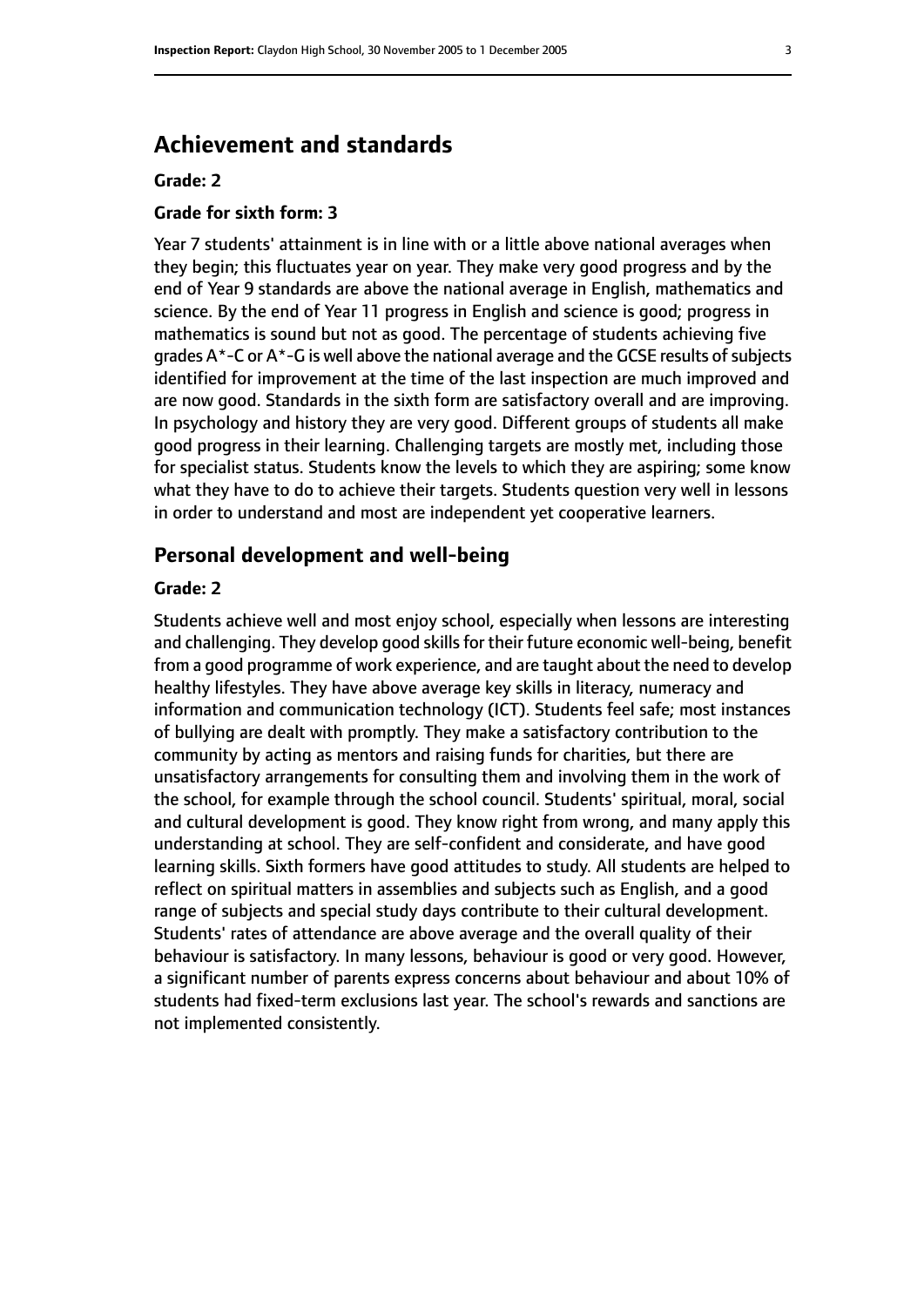## **Quality of provision**

#### **Teaching and learning**

#### **Grade: 2**

Inspectors confirm the school's judgement that teaching and learning are good. Students are prepared to learn and quickly acquire literacy and research skills which help them to progress. Teachers make good use of their specialist knowledge to plan a good variety of interesting activities. Students enjoy lessons and most understand the level at which they are working and what they need to do to improve, but marking of students' work varies and often does not indicate the level at which they are working. The school focus on assessment for learning is improving practice, with very good arrangements in, for example, art, science and humanities. Relationships and the climate for learning are generally good, but weaknesses in managing instances of poor behaviour interrupt progress in mathematics and occasionally in science. Students' use of ICT to assist their learning is developing well, often as a result of specialist college status. Sixth formers respond well to the more adult learning style and individual guidance provided, and regard the sixth form teaching as good. Their knowledge and understanding develop well on the whole, as teachers work to their specialist strengths.

#### **Curriculum and other activities**

#### **Grade: 3**

The quality of the curriculum is satisfactory, with some strengths. It is good in Key Stage 3, where all of the required subjects are provided. Transition arrangements with local primary schools are very good and help students settle in well to secondary study. In Key Stage 4, students have a good choice of traditional GCSE subjects together with a few alternatives. The recent introduction of GCSE leisure and tourism and health and social care and a joint project with other local schools and colleges are increasing choice, particularly for students who want to see the applications of their learning. Personal and social education and citizenship are satisfactory and cover required elements of health and careers education. Religious education and ICT are taught separately so that students are given good opportunity to take half GCSEs in both. The sixth form curriculum is satisfactory. A good choice of AS/A2 level courses is provided in partnership with another school, but this does not always provide suitable progression for all the Year 11 students. Personal and social education is satisfactory and includes both careers and health education.

#### **Care, guidance and support**

#### **Grade: 2**

The quality of care and guidance provided for students is good. Good procedures for child protection are in place and the required health and safety checks are carried out. The school provides effective support for vulnerable students. Form tutors know their students well, especially in the sixth form. Students adopt healthy lifestyles to a satisfactory extent; although some choose the healthy food options the school provides,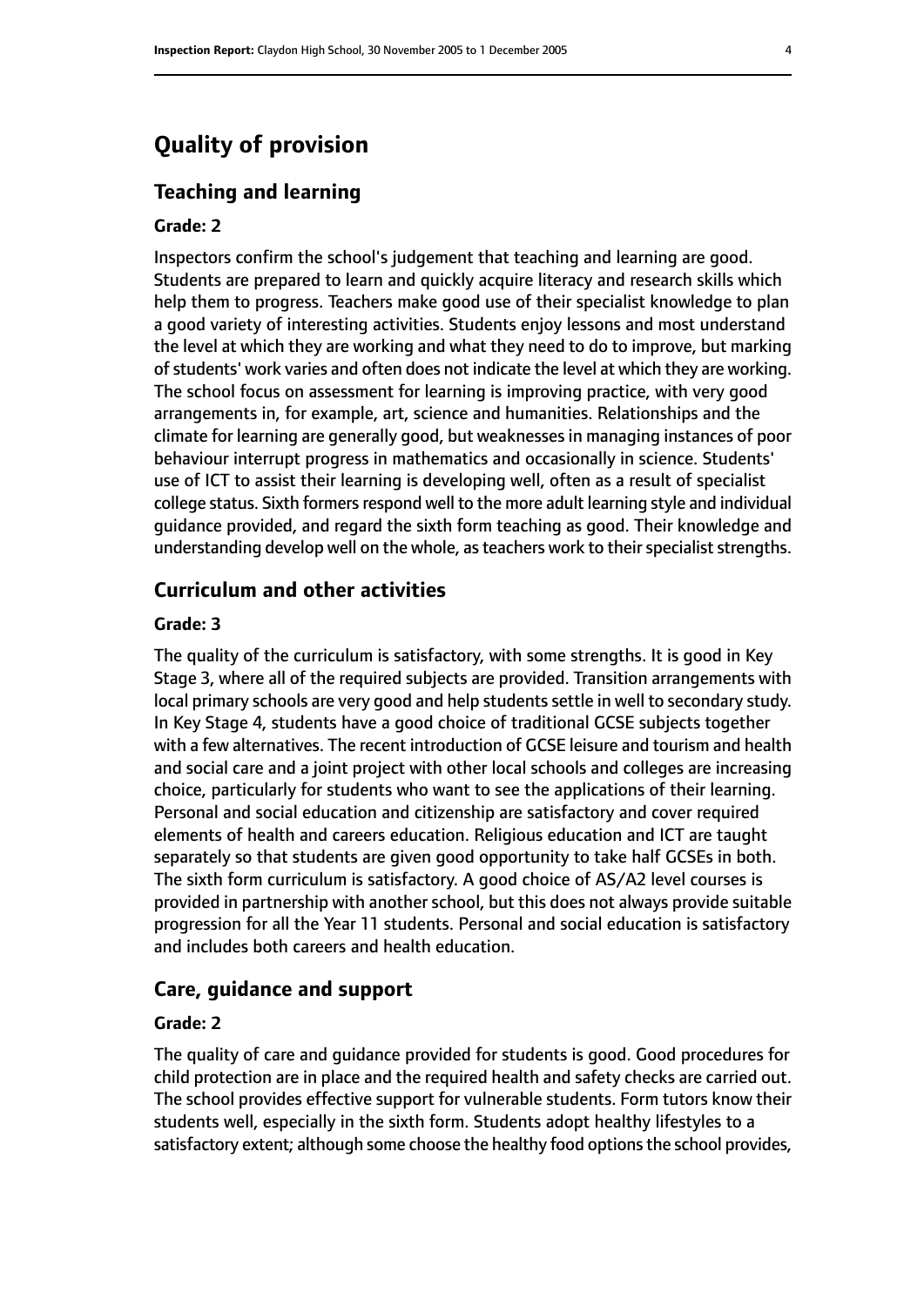many do not. In Years 7 to 11 there is good provision for physical education lessons and competitive sports fixtures. In several subjects, students understand how to improve their work but in a minority this understanding is weaker. Recently, the school appointed a progress manager for Year 7 and a student manager for Years 9 and 10. Their work is starting to improve students' learning.

## **Leadership and management**

#### **Grade: 2**

The school is led and managed well by the headteacher, supported by an experienced leadership group and effective heads of department. They have successfully focused on improving standards, but despite efforts have had difficulty recruiting mathematics teachers to support this aim. All staff in the school have a good understanding of the strengths and areas for development and are addressing them. The part governors play in this is impressive; they have an in-depth knowledge of the issues the school faces. Communication between sections of the school community is good; for example, governors meet parents where there is any concern raised. Performance management is established well. A rolling programme of lesson observation and departmental monitoring effectively informs targets for the coming years. The allocation of financial resources is based upon sound principles. The school's self-evaluation document is good and shared with staff. It provides an accurate and honest assessment of the school's successes and areas for development. Progress has been good against some challenging targets and the targets for the specialist school status have mostly been met. The school is not complacent about what needs to be further achieved and there is commitment to ongoing development. The school's capacity to improve further is good.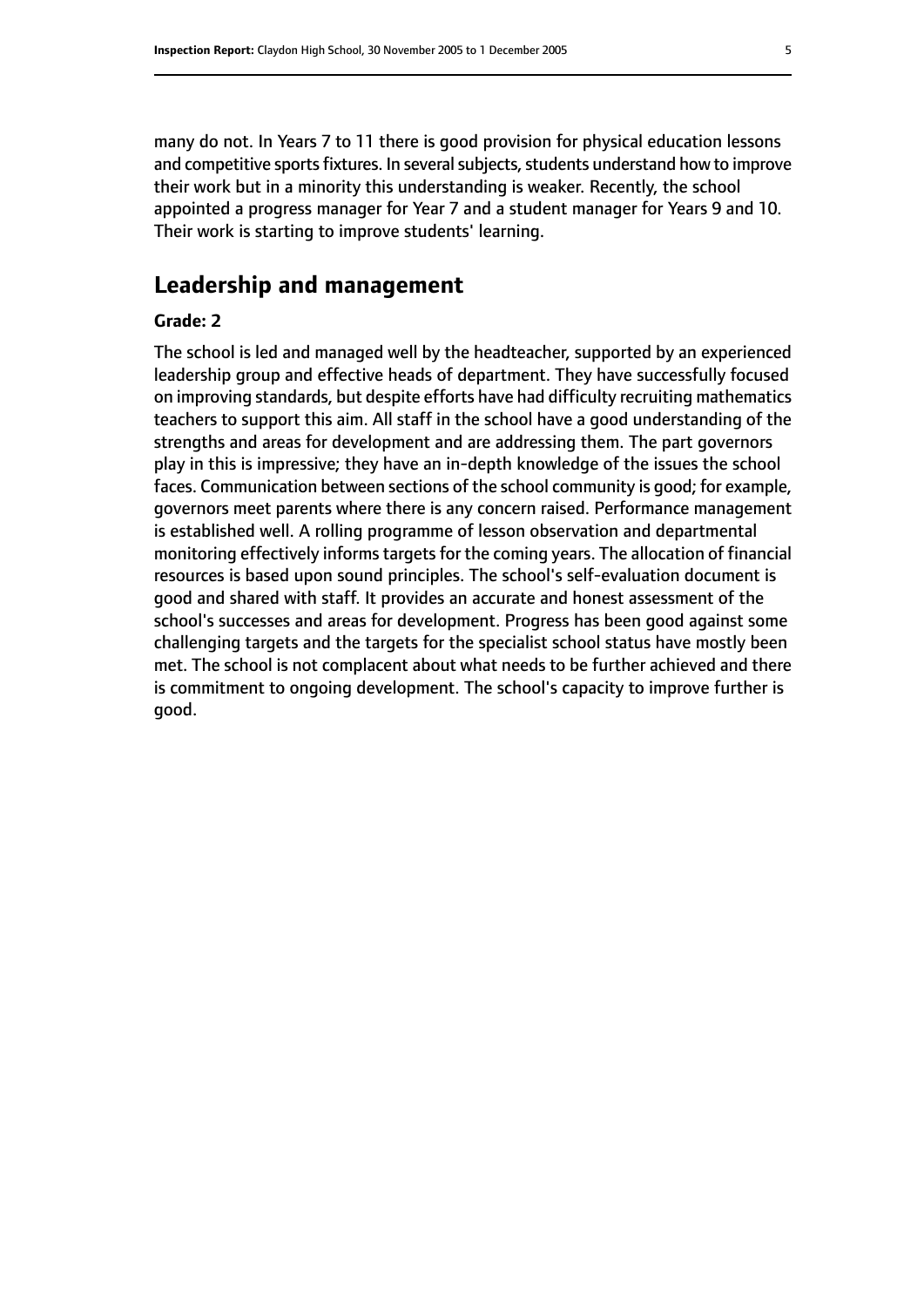**Any complaints about the inspection or the report should be made following the procedures set out inthe guidance 'Complaints about school inspection', whichis available from Ofsted's website: www.ofsted.gov.uk.**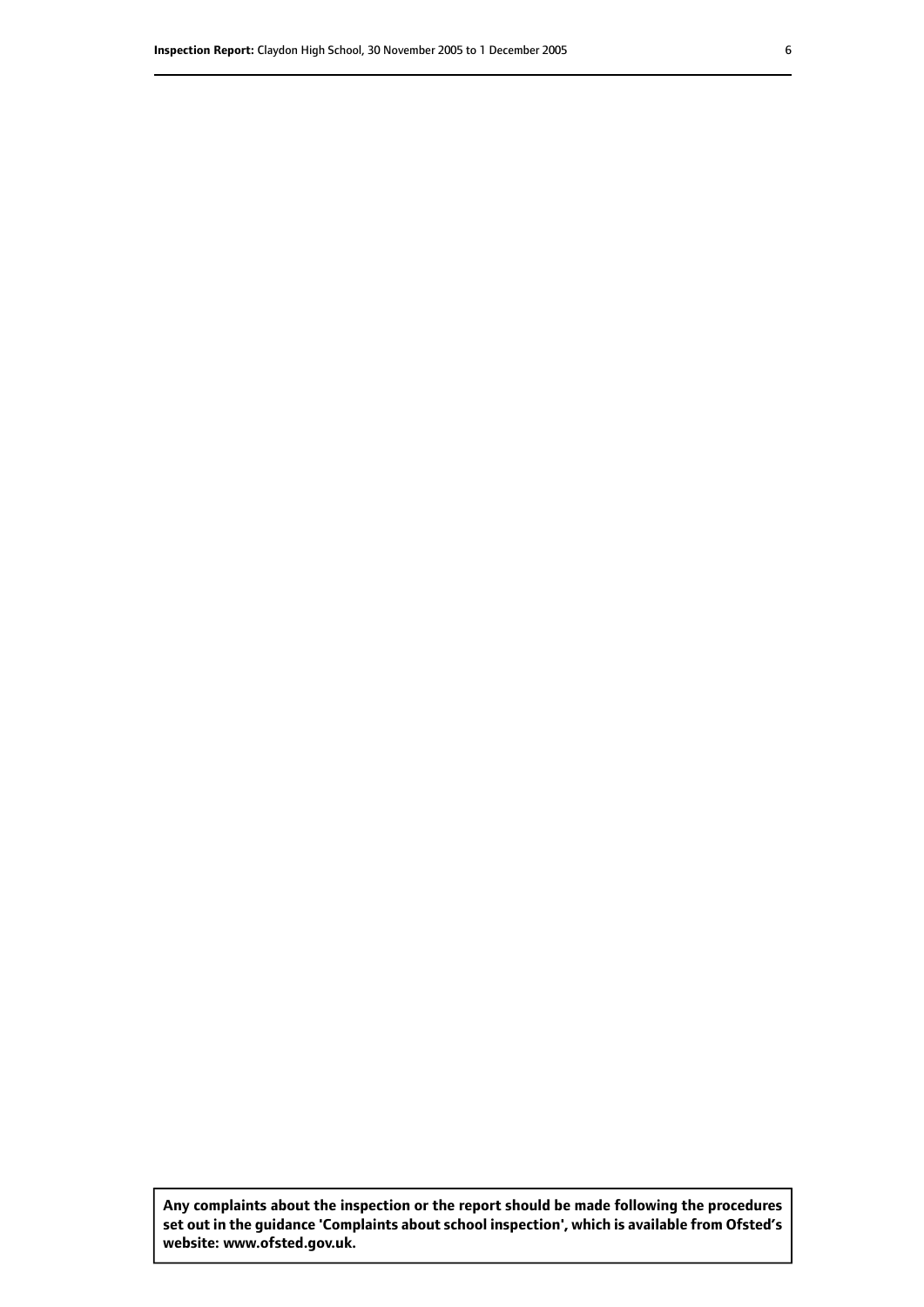## **Inspection judgements**

| Key to judgements: grade 1 is outstanding, grade 2 good, grade 3 | <b>School</b>  | $16-19$ |
|------------------------------------------------------------------|----------------|---------|
| satisfactory, and grade 4 inadequate                             | <b>Overall</b> |         |

#### **Overall effectiveness**

| How effective, efficient and inclusive is the provision of education,<br>integrated care and any extended services in meeting the needs of<br>learners? |     |           |
|---------------------------------------------------------------------------------------------------------------------------------------------------------|-----|-----------|
| How well does the school work in partnership with others to promote<br>learners' well-being?                                                            |     |           |
| The quality and standards in foundation stage                                                                                                           | ΝA  | <b>NA</b> |
| The effectiveness of the school's self-evaluation                                                                                                       |     |           |
| The capacity to make any necessary improvements                                                                                                         | Yes | Yes       |
| Effective steps have been taken to promote improvement since the last<br>inspection                                                                     | Yes | Yes       |

#### **Achievement and standards**

| How well do learners achieve?                                                                                 |  |
|---------------------------------------------------------------------------------------------------------------|--|
| The standards <sup>1</sup> reached by learners                                                                |  |
| How well learners make progress, taking account of any significant variations  <br>between groups of learners |  |
| How well learners with learning difficulties and disabilities make progress                                   |  |

#### **Personal development and well-being**

| How good is the overall personal development and well-being of the<br>learners?                                  |  |
|------------------------------------------------------------------------------------------------------------------|--|
| The extent of learners' spiritual, moral, social and cultural development                                        |  |
| The behaviour of learners                                                                                        |  |
| The attendance of learners                                                                                       |  |
| How well learners enjoy their education                                                                          |  |
| The extent to which learners adopt safe practices                                                                |  |
| The extent to which learners adopt healthy lifestyles                                                            |  |
| The extent to which learners make a positive contribution to the community                                       |  |
| How well learners develop workplace and other skills that will contribute to<br>their future economic well-being |  |

#### **The quality of provision**

| How effective are teaching and learning in meeting the full range of<br>the learners' needs?          |  |
|-------------------------------------------------------------------------------------------------------|--|
| How well do the curriculum and other activities meet the range of<br>needs and interests of learners? |  |
| How well are learners cared for, guided and supported?                                                |  |

 $^1$  Grade 1 - Exceptionally and consistently high; Grade 2 - Generally above average with none significantly below average; Grade 3 - Broadly average; Grade 4 - Exceptionally low.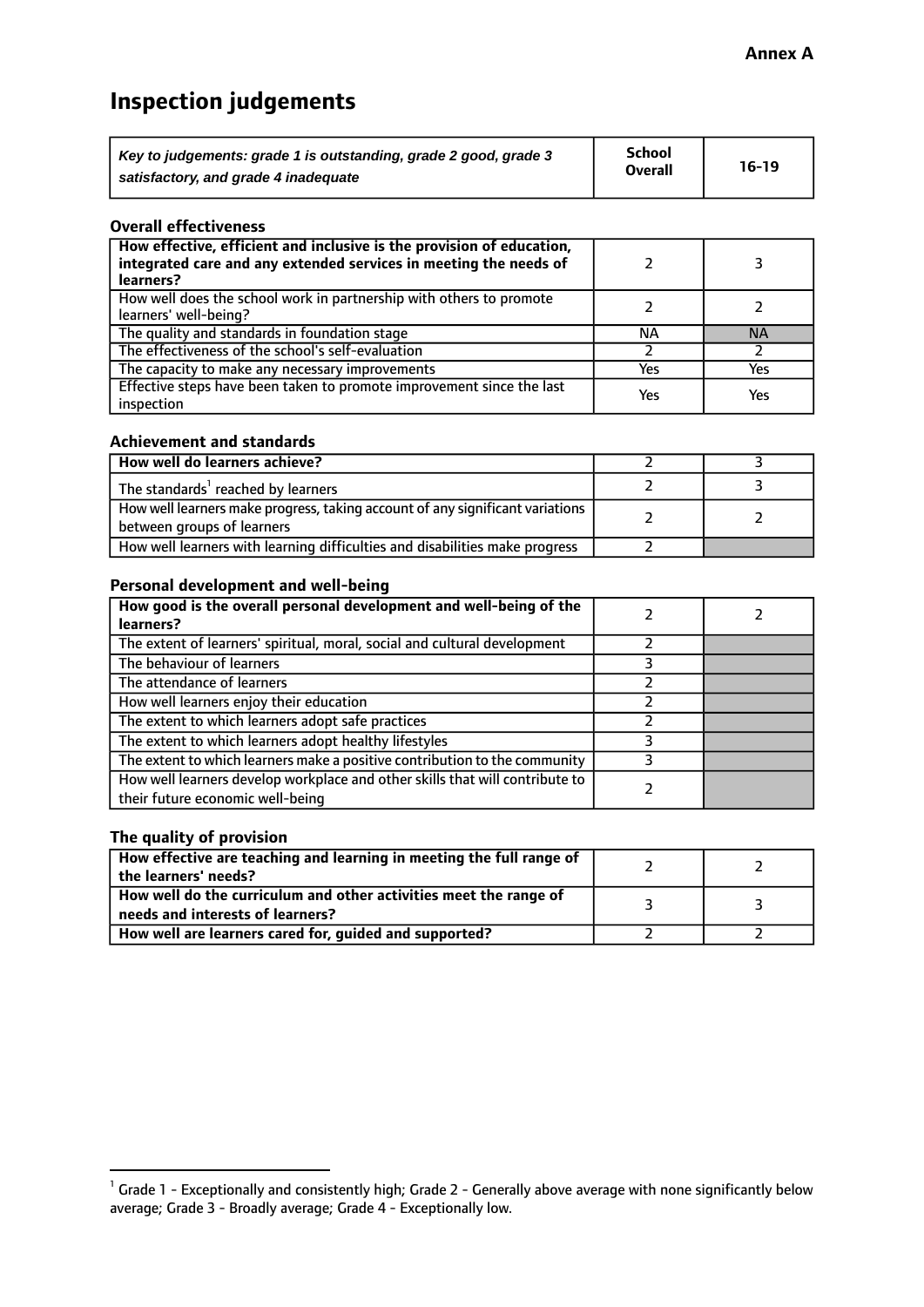## **Leadership and management**

| How effective are leadership and management in raising achievement<br>and supporting all learners?                                              |     |                          |
|-------------------------------------------------------------------------------------------------------------------------------------------------|-----|--------------------------|
| How effectively leaders and managers at all levels set clear direction leading<br>to improvement and promote high quality of care and education |     |                          |
| How effectively performance is monitored, evaluated and improved to meet<br>challenging targets, through quality assurance and self-review      |     |                          |
| How well equality of opportunity is promoted and discrimination tackled so<br>that all learners achieve as well as they can                     |     |                          |
| How effectively and efficiently resources are deployed to achieve value for<br>money                                                            |     |                          |
| The extent to which governors and other supervisory boards discharge their<br>responsibilities                                                  |     |                          |
| The adequacy and suitability of staff to ensure that learners are protected                                                                     | Yes | insufficient<br>evidence |

| The extent to which schools enable learners to be healthy                                     |            |
|-----------------------------------------------------------------------------------------------|------------|
| Learners are encouraged and enabled to eat and drink healthily                                | Yes        |
| Learners are encouraged and enabled to take regular exercise                                  | Yes        |
| Learners are discouraged from smoking and substance abuse                                     | <b>Yes</b> |
| Learners are educated about sexual health                                                     | Yes        |
| The extent to which providers ensure that learners stay safe                                  |            |
| Procedures for safequarding learners meet current government requirements                     | Yes        |
| Risk assessment procedures and related staff training are in place                            | Yes        |
| Action is taken to reduce anti-social behaviour, such as bullying and racism                  | <b>Yes</b> |
| Learners are taught about key risks and how to deal with them                                 |            |
| The extent to which learners make a positive contribution                                     |            |
| Learners are helped to develop stable, positive relationships                                 | Yes        |
| Learners, individually and collectively, participate in making decisions that affect them     | Yes        |
| Learners are encouraged to initiate, participate in and manage activities in school and the   | <b>Yes</b> |
| wider community                                                                               |            |
| The extent to which schools enable learners to achieve economic well-being                    |            |
| There is provision to promote learners' basic skills                                          | <b>Yes</b> |
| Learners have opportunities to develop enterprise skills and work in teams                    | <b>Yes</b> |
| Careers education and guidance is provided to all learners in key stage 3 and 4 and the sixth | Yes        |
| form                                                                                          |            |
| Education for all learners aged 14-19 provides an understanding of employment and the         | Yes        |
| economy                                                                                       |            |